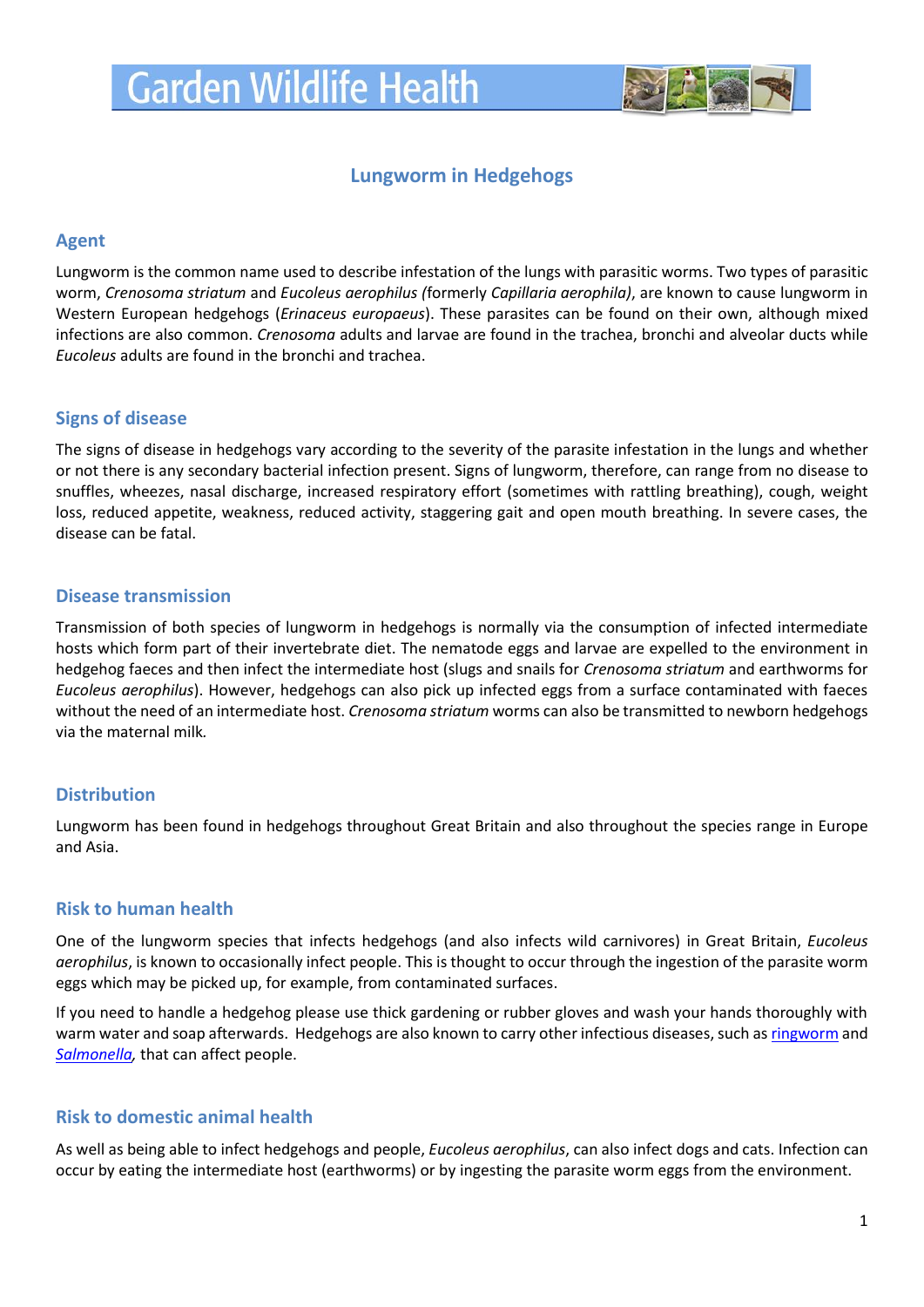Dogs and cats are also known to be infected by their own species of lungworm, which they can catch by eating slugs and snails. These species of lungworm, however, are not known to infect the hedgehog.

#### **Diagnosis**

Diagnosis of lungworm can be achieved by microscopic examination of hedgehog faeces to look for *Crenosoma* larvae or *Eucoleus* eggs. Not all hedgehogs infected with lungworm will develop signs of disease. A clinical examination by a veterinary surgeon is necessary to diagnose the disease in a live hedgehog. Similarly, a post mortem examination by a veterinarian is required to diagnose the disease in a dead hedgehog.

If you wish to report finding a dead hedgehog, or signs of disease in hedgehogs, please visit [www.gardenwildlifehealth.org.](http://www.gardenwildlifehealth.org/) Alternatively, if you have further queries or have no internet access, please call the **Garden Wildlife Health** vets on **0207 449 6685.**

## **Prevention and control**

There is no known control for lungworm in free-living wild hedgehogs.

If you feed hedgehogs in your garden make sure that you rotate feeding sites and clean feeding stations regularly to prevent accumulation of hedgehog faeces.

If you need to handle a hedgehog please use thick gardening or rubber gloves and wash your hands thoroughly with warm water and soap afterwards.

#### **Further information**

Bexton, S. (2017) Hedgehogs. *In* BSAVA Manual of Wildlife Casualties Second Edition. Mullineaux, E., and Keeble, E. Eds.. BSAVA, pp. 117-136.

More information about the diseases affecting hedgehogs can be found on the Garden Wildlife Health website: [www.gardenwildlifehealth.org.](http://www.gardenwildlifehealth.org/)

More general information about hedgehogs and what you can do to make your garden hedgehog-friendly can be found on the Hedgehog Street website[: www.hedgehogstreet.org.](http://www.hedgehogstreet.org/)

## **Scientific publications**

Traversa D, Di Cesare A, Lia RP, Castagna G, Meloni S, Heine J, Strube K, Mililo P, Otranto D, Meckes O, Schaper R (2011) New insights into morphological and biological features of *Capillaria aerophila* (*Trichocephalida, Trichuridae*). *Parasitology Research* **109**:97–104. [doi.org/10.1007/s00436-011-2406-4.](http://www.ncbi.nlm.nih.gov/pubmed/21739379)

Majeed SK, Morris PA and Cooper JE (1989) Occurrence of the lungworms *Capillaria* and *Crenosoma* spp. in British hedgehogs (*Erinaceus europaeus*). *Journal of Comparative Pathology* **100**(1):27–36. [doi.org/10.1016/0021-](http://www.ncbi.nlm.nih.gov/pubmed/2918108) [9975\(89\)90087-X.](http://www.ncbi.nlm.nih.gov/pubmed/2918108)

Majeed SK and Cooper JE (1984) Lesions associated with a *Capillaria* infestation in the European hedgehog (*Erinaceus europaeus*). *Journal of Comparative Pathology* **94**(4):625–628. [doi.org/10.1016/0021-9975\(84\)90069-0.](http://www.ncbi.nlm.nih.gov/pubmed/6512034)

**Figure 1.** *Crenosoma striatum* **adult and larvae collected from the lungs of a hedgehog during a post-mortem. (Photo credit: Zoological Society of London.)**